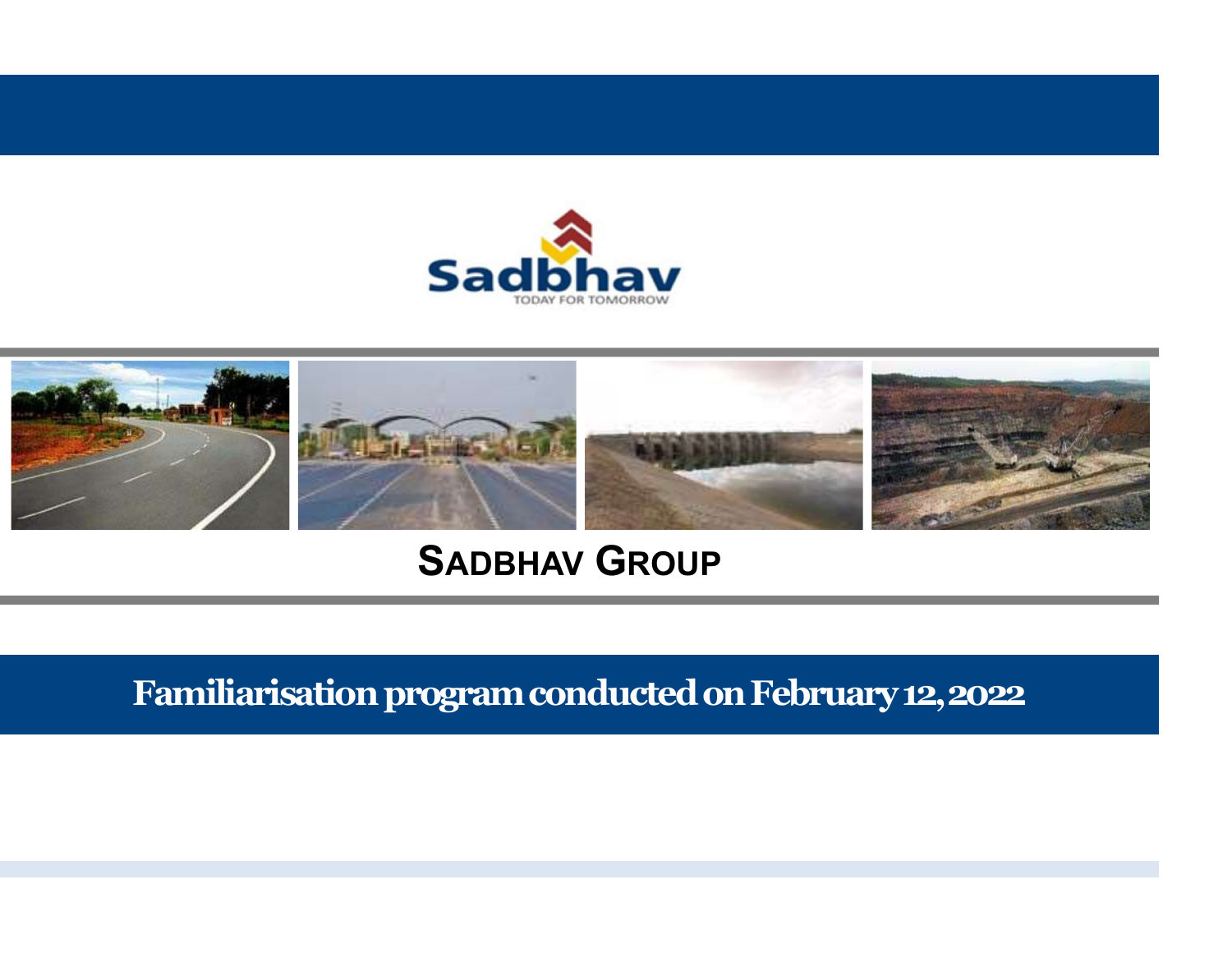

## SIPL is India's only listed dedicated road holding and<br>operating company with a proven track record of<br>development, operation and maintenance operating company with a proven track record of SIPL is India's only listed dedicated road holding and<br>operating company with a proven track record of<br>development, operation and maintenance<br>straighter the provint assets with a section of the control of the straight of



One of India's largest road projects portfolio covering 18 road projects across Toll, Annuity and Hybrid Annuity

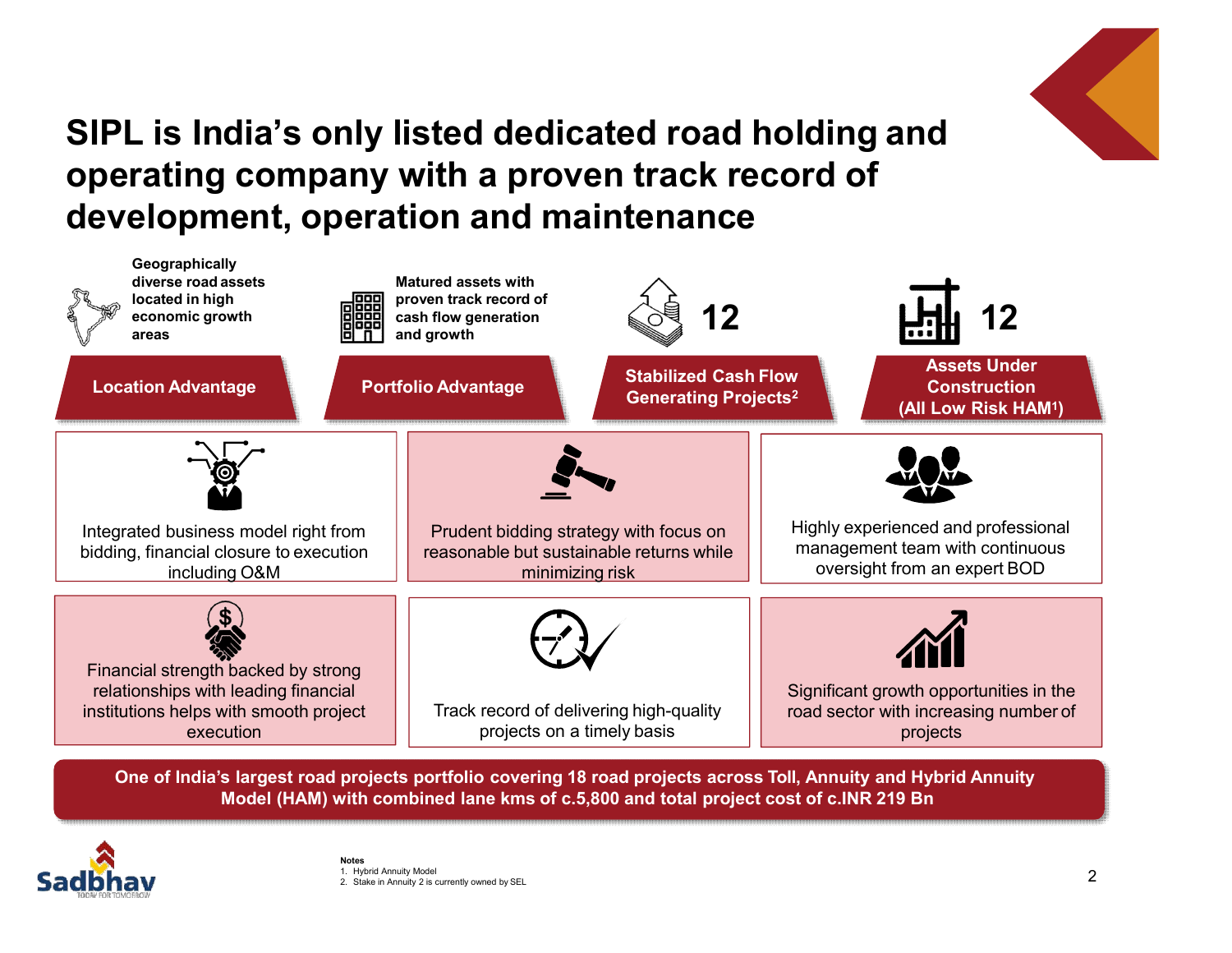# Sadbhav Group Overview<br>werview<br>Werview



## **Overview**

- -
- Founded by Mr. Vishnubhai Patel in 1988, Sadbhav has been his exclusive business ensuring alignment of Promoter's interest<br>• Founded by Mr. Vishnubhai Patel in 1988, Sadbhav has been his exclusive business ensuring align Founded by Mr. Vishnubhai Patel in 1988, Sadbhav has been his exclusive business ensuring alignment of Promoter's interest<br>
— The family has only focused on Sadbhav Engineering Limited (SEL) and Sadbhav Infrastructure Proj **Sadbhav Group Overview**<br>• Founded by Mr. Vishnubhai Patel in 1988, Sadbhav has been his exclusive business ensuring alignment of Promoter's interest<br>• The Sadbhav Group is focused on Sadbhav Engineering Limited (SEL) and **CHOLLANS COMPROVIBY AND CONSTRANS CONSTRANS (SCALL ASSEM**<br>Founded by Mr. Vishnubhai Patel in 1988, Sadbhav has been his exclusive business ensuring alignment of Promoter's inter-<br>The Sadbhav Group is focused on Sadbhav En
	-
- Founded by Mr. Vishnubhai Patel in 1988, Sadbhav has been his exclusive business ensuring alignment of Promoter's interest<br>
 The family has only focused on Sadbhav Engineering Limited (SEL) and Sadbhav Infrastreams includ riew<br>with the Sample of the Sample of the Sample of the Sample of the Sample of the Sample of the Sample of the<br>muded by Mr. Vishnubhai Patel in 1988, Sadbhav has been his exclusive business ensuring alignment of Promoter' **Sadbhav Group Overview**<br>• Founded by Mr. Vishnubhai Patel in 1988, Sadbhav has been his exclusive business ensuring alignment of Promoter's interest<br>• The Sadbhav Group is focused on Sadbhav Engineering Limited (SEL) and Frame Comparison of Signal Comparison of Signal Comparison of Signal Comparison of Signal Comparison of Signal<br>Frame Signal Comparison of The family has only focused on Sadshav Engineering Limited (SEL) and Sadshav Infrast **Sadbhav Group Overview**<br>• Founded by Mr. Vishnubhai Patel in 1988, Sadbhav has been his exclusive business ensuring alignment of Promoter's interest<br>• The Sadbhav Group is focused on Sadbhav Engineering Limited (SEL) and BOT TOLLY A STOUP AND THE WE WELL SERVE TO THE SADE STATE INTERFERING THE STATE INTERFERING IS THE STATE IN INSTENSION ON THE STATE IN THE STATE IN INSTENSION OF THE STATE IN INSTENSION OF THE STATE IN INSTENSION CROSS AND **Sadbhav Group Overview**<br>• Founded by Mr. Vishnubbia Patel in 1988, Sadbhav has been his exclusive business ensuring alignment of Promoter's interest<br>• The family has only focused on Sadbhav Engineering Limited (SEL) and **ACIDIACY GTOUIP UVETVIEW**<br>
Fromded by Mr. Vishnuthai Patel in 1988, Sadbhav has been his exclusive business ensuring alignment of Promoter's interest<br>
The family has only focused on Sadbhav Engineering Limited (SEL) and S **Founded by Mr. Vishnubhai Patel in 1988.** Sadbhaw has been his exclusive business ensuring alignment of Promoter's interest<br>
— The farmly has omly focused on Sadbhaw Engineering Limited (SEL) and Sadbhaw Infrastructure P Fractional Stadian and Stadian and Stadian and Stadian and Stadian and Memoriter Project Limited (SHL) and Stadian Infrastructure Project Limited (SH)<br>
frastructure segment; entered into irrigation in 1988, road constructi is, Sadbhav has been his exclusive business ensuring alignment of Promoter's interave Engineering Limited (SEL) and Sadbhav Infrastructure Project Limited (SIPL)<br>structure segment; entered into irrigation in 1988, road con may Engineering Limited (SEL) and Sadbhav Infrastructure Project Limited (SIPL)<br>
anstructure segment; entered into irrigation in 1988, road construction in 1992, mining in 1994, Build-<br>
and metro in 2012<br>
2,100 in SIPL acr
- 
- -
	- -
		-



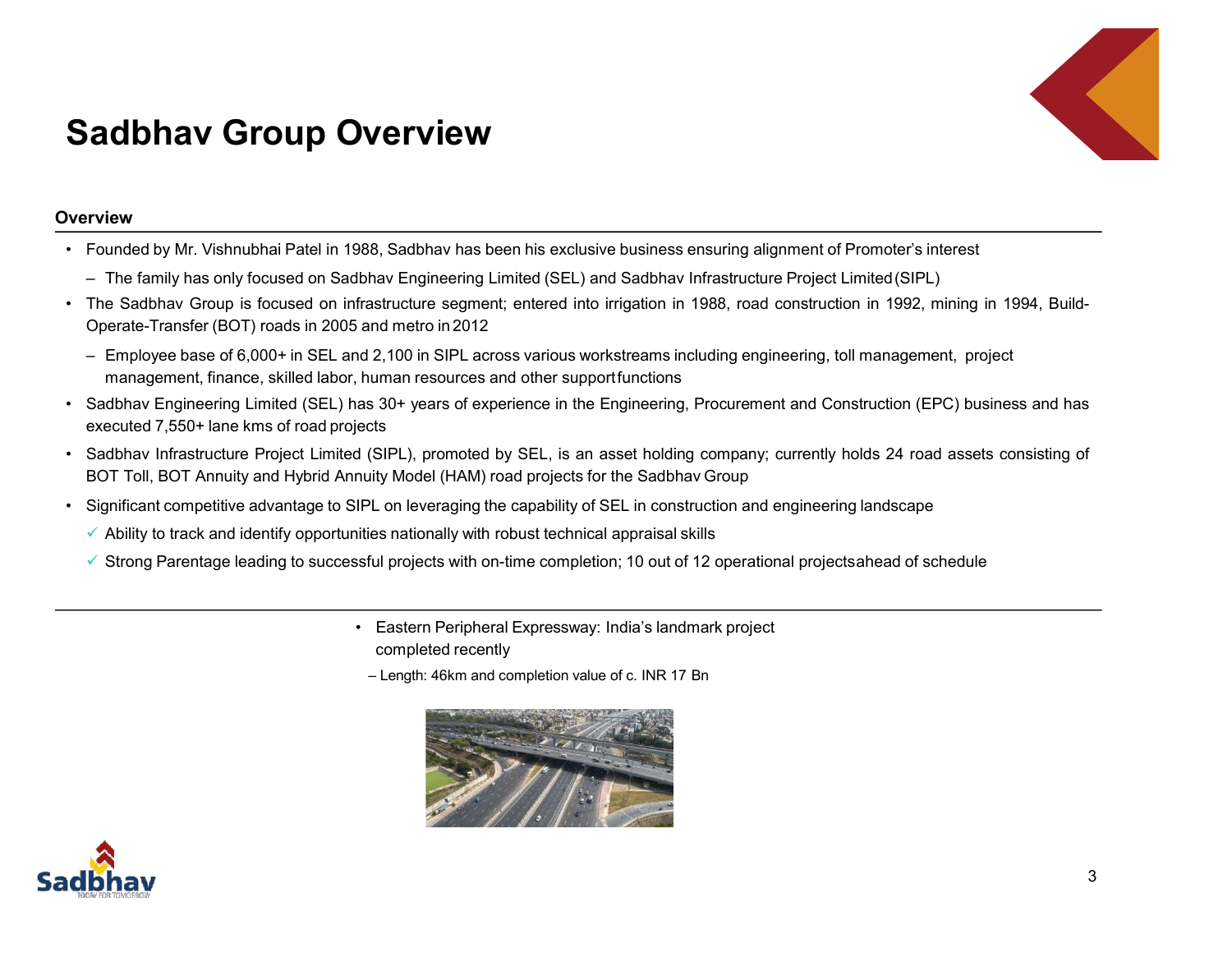

# Highly Professional and Experienced Management<br>Independent Board for Best-in-Class Governance Practices<br>
<u>xperienced Management Team Management Team Management Team Management Team Management Team Management Team</u>

| Independent Board for Best-in-Class Governance Practices<br><b>Experienced Management Team</b> |                                                                 |                                                                                                                                                                                                                  | <b>Key Board Committees in Place</b>                                |                                                                                                                                                                                                                        |  |
|------------------------------------------------------------------------------------------------|-----------------------------------------------------------------|------------------------------------------------------------------------------------------------------------------------------------------------------------------------------------------------------------------|---------------------------------------------------------------------|------------------------------------------------------------------------------------------------------------------------------------------------------------------------------------------------------------------------|--|
| <b>Name</b>                                                                                    |                                                                 | <b>Brief Profile</b>                                                                                                                                                                                             |                                                                     | Consists of Chairman (independent) and 2<br>members (1 independent and 1 non-independent)                                                                                                                              |  |
|                                                                                                | Shashin V. Patel<br>Chairman &<br>Non-Executive Director        | • Over 13 years experience in human<br>resources and IT<br><b>Business Leadership Award for</b><br>Industrial Development by the All India<br>Achievers Foundation<br>Bachelor's degree and Master's             | <b>Audit</b><br><b>Committee</b>                                    | • Reviews internal audit reports as well as the internal<br>control systems and financial disclosures                                                                                                                  |  |
|                                                                                                |                                                                 | degree in Business Administration                                                                                                                                                                                |                                                                     | • Comprises of Chairman (independent) and 3                                                                                                                                                                            |  |
|                                                                                                | Vasistha C. Patel<br><b>Managing Director</b>                   | Responsibilities: Business<br>development, tendering, project<br>planning management of<br>organizational finances and project<br>execution                                                                      | <b>Nomination</b><br>and<br><b>Remuneration</b><br><b>Committee</b> | members (1 independent and 2 non-executive)<br>• Formulates policies to determine nomination,<br>evaluation and remuneration of directors, key<br>managerial personnel and other employees                             |  |
| E                                                                                              | Nitin R. Patel<br>Non-Independent and<br>Non-Executive Director | Diploma in Civil Engineering<br>• 16 years experience in strategy /<br>corporate finance as director of SEL<br>Bachelor's degree in Commerce;<br><b>Chartered Accountant</b><br>Responsible for fund raising and | Stakeholders'<br><b>Relationship</b><br><b>Committee</b>            | Consists of Chairman (independent) and 3<br>members (2 independent and 1 executive)<br>• Looks into redressal of shareholders' / investors'<br>grievances                                                              |  |
|                                                                                                |                                                                 | coordination with clients                                                                                                                                                                                        |                                                                     |                                                                                                                                                                                                                        |  |
|                                                                                                |                                                                 |                                                                                                                                                                                                                  | <b>Risk</b><br><b>Management</b><br><b>Committee</b>                | • Consists of Chairman (executive) and 2 members (1<br>independent and 1 non-executive)<br>• Monitor and review risk management plans to<br>recognize and mitigate risks as well as identify<br>business opportunities |  |

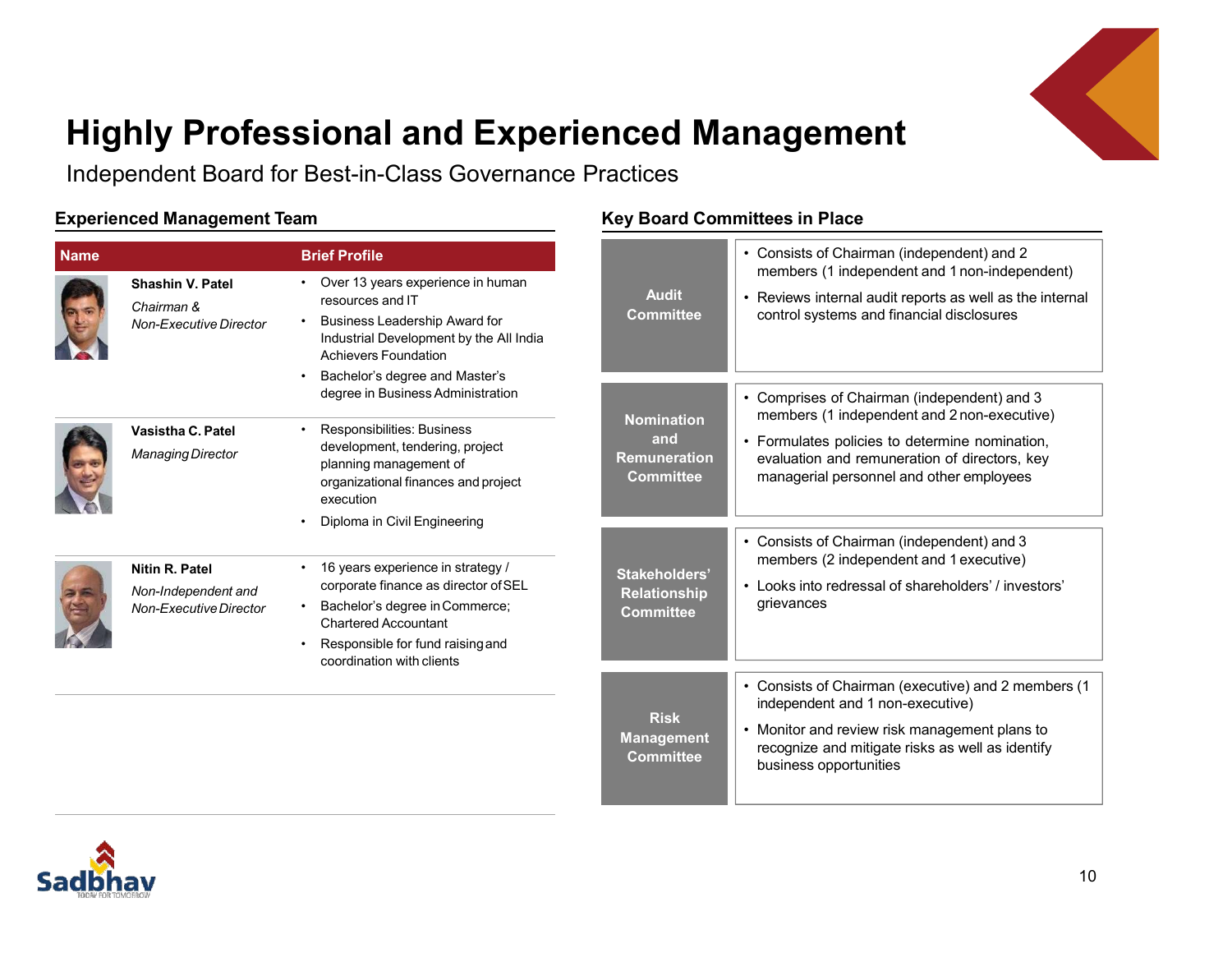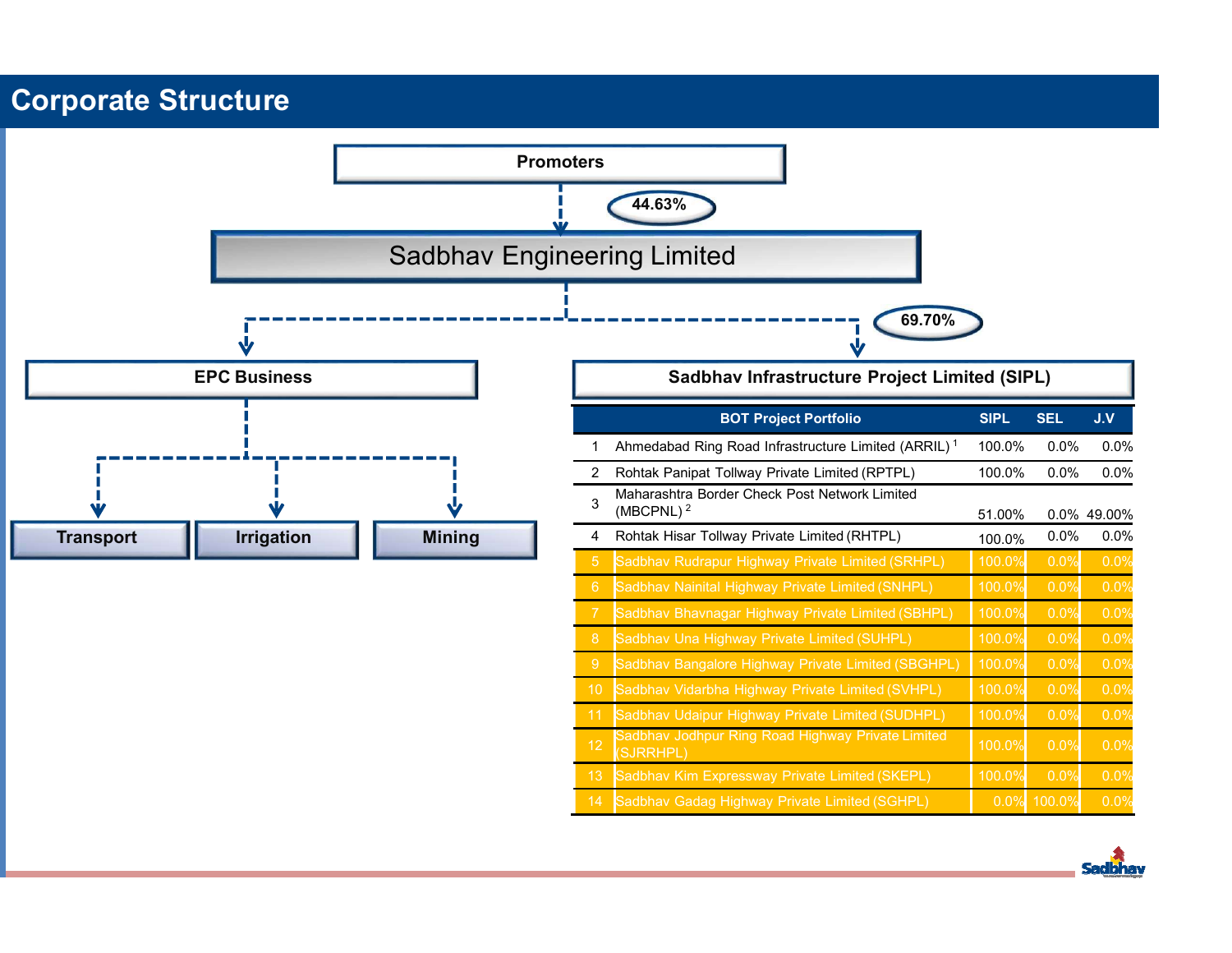| <b>Particulars (INR In Millions)</b>            | Q1FY21-22 | Q2FY21-22 | Q3FY21-22      |
|-------------------------------------------------|-----------|-----------|----------------|
| Revenue from operations                         | 326.50    | 585.49    | 644.80         |
| Other Income                                    | 73.30     | 58.21     | 45.46          |
| <b>Total Income</b>                             | 399.80    | 643.70    | 690.26         |
| <b>Sub Contractor Charges</b>                   | 125.94    | 483.43    | 455.28         |
| <b>Employee benefits expenses</b>               | 13.08     | 12.96     | 12.92          |
| Finance cost                                    | 409.37    | 344.66    | 341.97         |
| Depreciation and Amortization expenses          | 0.08      | 0.09      | 0.13           |
| Other expenses                                  | 53.83     | 29.40     | 15.52          |
| <b>Total Expenditure</b>                        | 602.30    | 870.54    | 825.82         |
| Profit/ (Loss) before exceptional items and tax | (202.50)  | (226.84)  | (135.56)       |
| Exceptional item (net)                          | (622.10)  | (36.92)   | $\blacksquare$ |
| Profit/ (Loss) before tax                       | (824.60)  | (263.76)  | (135.56)       |
| Tax expenses                                    |           |           |                |
| Current tax                                     | 210.58    | (47.90)   | (29.16)        |
| Deferred tax expenses/ (Credit)                 | (391.62)  | (31.91)   | (1.44)         |
| <b>Net profit</b>                               | (643.56)  | (183.95)  | (104.96)       |